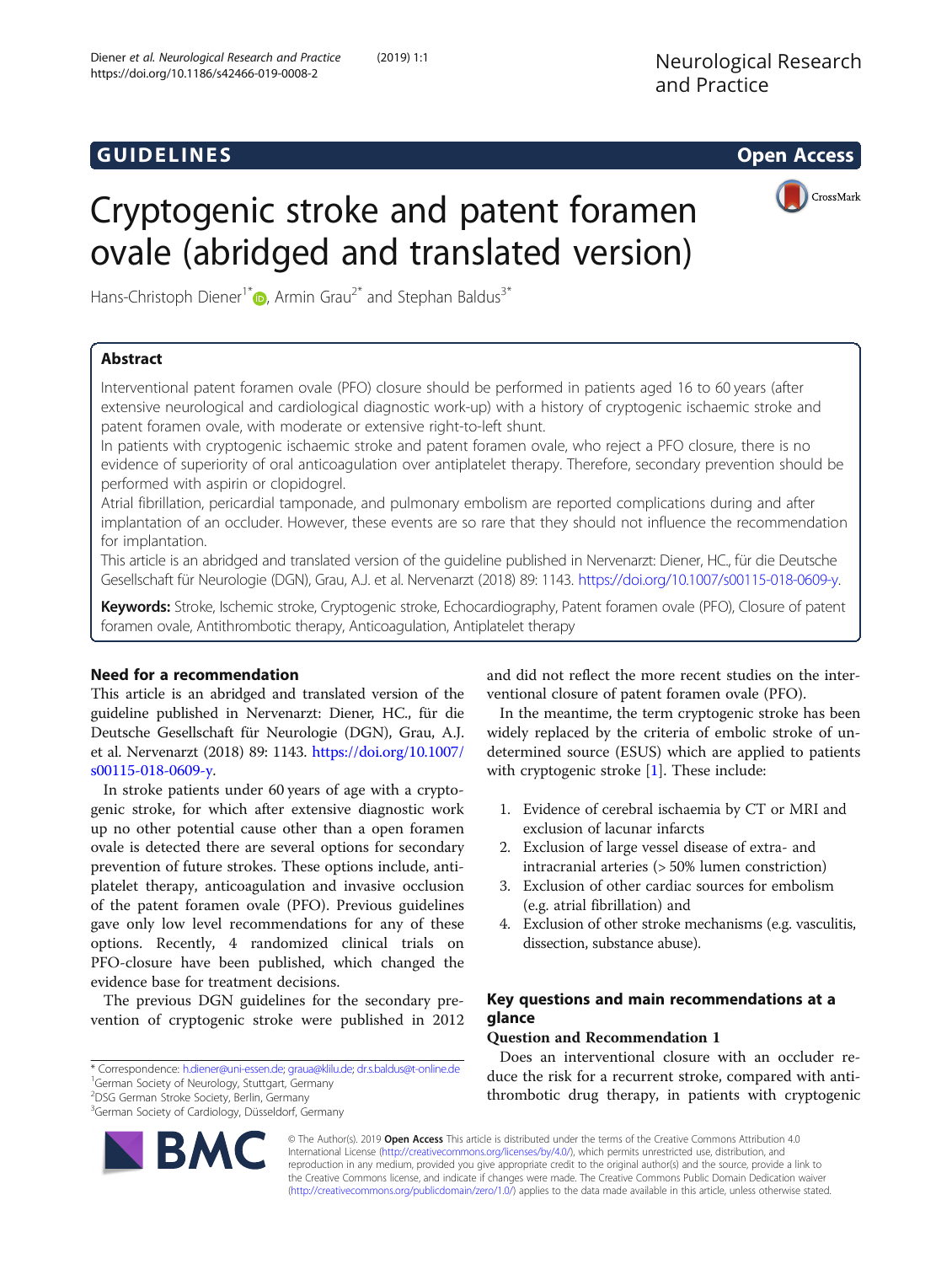stroke and patent foramen ovale (PFO) with or without atrial septal aneurysm?

Interventional PFO closure should be performed in patients aged 16 to 60 years (after extensive neurological and cardiological diagnostic work-up) with a history of cryptogenic ischaemic stroke and patent foramen ovale, with moderate or extensive right-to-left shunt.

Recommendation level A, Evidence level I.

#### Question and Recommendation 2

Does the administration of antiplatelet therapy reduce the risk of recurrent stroke in patients with cryptogenic stroke and PFO with or without atrial septal aneurysm when compared with oral anticoagulation?

In patients with cryptogenic ischaemic stroke and patent foramen ovale, who reject a PFO closure, there is no evidence of superiority of oral anticoagulation over antiplatelet therapy. Therefore, secondary prevention should be performed with aspirin or clopidogrel.

Recommendation level B, Evidence level II.

Question and Recommendation 3

Which antithrombotic therapy should be used for the period after an interventional PFO closure?

In patients with cryptogenic ischaemic stroke and patent foramen ovale, who reject a PFO closure, there is no evidence of superiority of oral anticoagulation over antiplatelet therapy. Therefore, secondary prevention should be performed with aspirin or clopidogrel.

Recommendation level B, Evidence level IIb.

#### Question and Recommendation 4

Is the interventional closure of a patent foramen ovale associated with side effects (other than bleeding complications) in patients with cryptogenic stroke compared to antithrombotic therapy?

Atrial fibrillation, pericardial tamponade, and pulmonary embolism are reported complications during and after implantation of an occluder. However, these events are so rare that they should not influence the recommendation for implantation.

Recommendation level A, Evidence level Ia.

Question and Recommendation 5

Are there differences in the rate of closure and complication rates between the used closure systems?

Disc occluders were found to be superior to non-circular disc occluders in terms of safety and effectiveness.

Recommendation level A, Evidence level Ia.

#### Epidemiology

Autopsy studies and echocardiographic studies show that a patent foramen ovale (PFO) is present in between 20 and 25% of the healthy population. In younger stroke patients, the prevalence is up to 45%. In particular, patients younger than 55 years with a PFO are at increased risk of cryptogenic ischaemic stroke [[2](#page-8-0)]. A meta-analysis of 14 prospective studies with 4251 patients with stroke who were conservatively treated showed that patients with and without PFO were at almost equal risk of recurrent stroke or TIA  $(RR = 1.18,$ 95% CI 0.78–1.79) [\[3](#page-8-0)].

#### Recent randomised studies

There are several older randomised studies, which compared an interventional closure of patent foramen ovale in patients with cryptogenic stroke, with drug therapy only  $[4-6]$  $[4-6]$  $[4-6]$  $[4-6]$  (Table [1](#page-2-0)).

The study "Closure or Medical Therapy for Cryptogenic Stroke with Patent Foramen Ovale" (CLOSURE-I) randomised 909 patients with cryptogenic stroke or transient ischaemic attacks (TIA) within the last 6 months and aged between 18 and 60 years into one therapy arm with interventional closure of patent foramen ovale (using STARFlex® occluder formerly NMT Medical) or drug treatment only [\[4\]](#page-8-0). The primary endpoint was the frequency of strokes or TIA in the two-year follow-up period, all-cause mortality in the first 30 days, or death due to neurological causes between day 31 and 2 years. The primary endpoint was achieved by 5.5% of the patients in the intervention group and 6.8% in the conservative treatment group. This difference with a relative risk reduction of 22% was not statistically significant with a hazard ratio (HR) of 0.78, (95% confidence interval 0.45–1.35) and a  $p$ -value of 0.37. However, the initial planned sample size for this study was reduced several times for financial reasons.

The study "Percutaneous Closure of Patent Foramen Ovale in Cryptogenic Embolism" (PC trial) studied 414 patients aged 18 to 60 years with cryptogenic ischaemic stroke, TIA (with tissue lesion in imaging = stroke as per new TIA definition) or peripheral embolism [[5\]](#page-8-0). Patients had either an interventional closure of the patent foramen ovale with the Amplatzer occluder (Abbott) or drug treatment only with antiplatelet therapy or oral anticoagulation. The observation period was 4 years. The primary endpoint was a composite endpoint of death, non-fatal stroke, TIA, or peripheral embolism. The primary endpoint occurred in 3.4% of patients in the PFO closure group and in 5.2% in the conservative treatment group. The difference was statistically not significant with a HR of 0.63, (95% confidence interval 0.24–1.62,  $p = 0.34$ ).

The study "Closure of Patent Foramen Ovale versus Medical Therapy after Cryptogenic Stroke" (RESPECT) randomised 980 patients aged 18 to 60 years with cryptogenic ischaemic stroke in the previous 9 months, into an interventional closure group (Amplatzer occluder) of the patent foramen ovale compared to drug treatment with antiplatelet therapy or anticoagulants [\[7](#page-8-0)]. The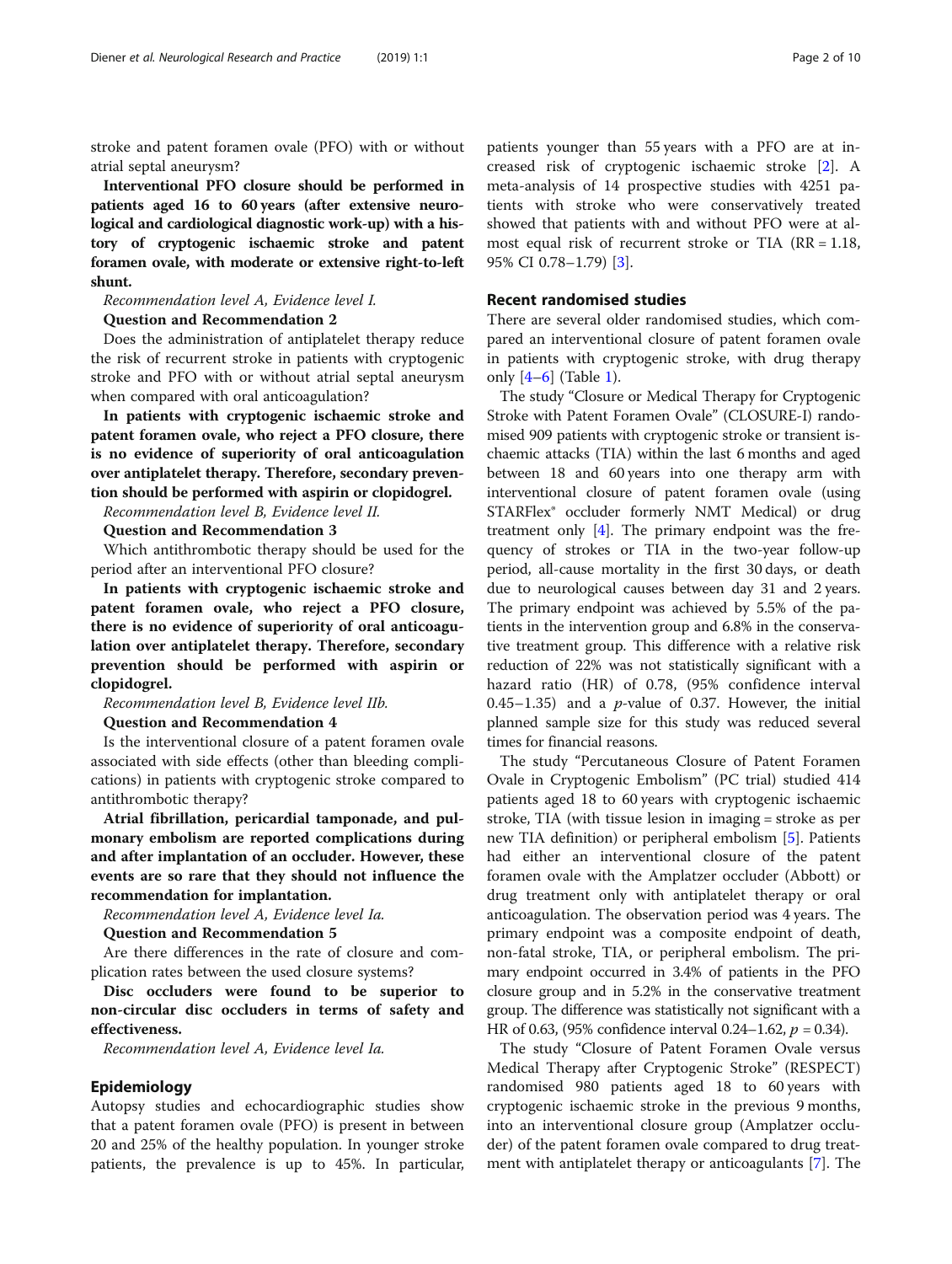<span id="page-2-0"></span>Table 1 Design and baseline data from the six randomised studies on PFO closure in cryptogenic stroke [\[9,](#page-8-0) [11,](#page-9-0) [23](#page-9-0)]

| Parameters            | Closure I       | PC Trial                                                                   | <b>RESPECT<sup>a</sup></b> | <b>REDUCE</b>                               | <b>CLOSE</b> | Defense PFO                              |
|-----------------------|-----------------|----------------------------------------------------------------------------|----------------------------|---------------------------------------------|--------------|------------------------------------------|
| Patients (n)          | 909             | 414                                                                        | 980                        | 664                                         | 663          | 120                                      |
| Mean age              | 46              | 44.5                                                                       | 46                         | 42.2                                        | 43.3         | 51.8                                     |
| RLS (%)               | 53              | 65.6                                                                       | 48.8                       | 81.3                                        | 100          | 53                                       |
| ASA (%)               | 36.6            | 23.7                                                                       | 35.7                       | 20.6                                        | 32.8         | 10                                       |
| ATH                   | ASA, OAC        | APT, OAC                                                                   | APT, OAC                   | APT                                         | APT, OAC     | APT                                      |
| OAC (%)               | 34              | 31                                                                         | 25                         | $\mathbf{0}$                                | 28           | $\mathbf{0}$                             |
| Device                | <b>STARFlex</b> | Amplatzer PFO                                                              | Amplatzer PFO              | Cardioform Helex no specification Amplatzer |              |                                          |
| Endpoint              |                 | Stroke, TIA, death Death, stroke, TIA, embolism Stroke, early death Stroke |                            |                                             | Stroke       | Stroke, vascular death,<br>TIMI bleeding |
| Follow-up (months) 44 |                 | 49                                                                         | 70.8                       | 38.4                                        | 63.6         | 24                                       |

RLS moderate or major right-to-left shunt, ASA atrial septal aneurysm, ATH antithrombotic therapy, ASA acetylsalicylic acid, APT antiplatelet therapy, OAC oral anticoagulation

<sup>a</sup>Data refer to the second evaluation of the study at 5.9 years [[9\]](#page-8-0)

primary endpoint was the combination of stroke during the follow-up period (planned: 2 years) or early all-cause death (intervention group: within 30 days post surgery or 45 days after randomisation, whichever occurs later; conservative group: 45 days after randomisation. In the intention-to-treat (ITT) analysis, 9 events occurred in the group of patients who received interventional PFO closure, compared to 16 events in the conservative treatment group. This difference was not significant with an HR of 0.49 and a 95% confidence interval of 0.22–1.11 and a p-value of 0.08.

In the per-protocol analysis the difference was significant with a HR of 0.37 and a p-value of 0.03. Three cerebral events occurred in the group of subjects randomised to the interventional closure group before the implantation of the occluder.

In summary, the older studies in the ITT analysis over a relatively short follow-up period do not show superiority of PFO closure versus drug therapy for their primary endpoints. However, in each intervention group, the event rate was numerically lower than in the drug treatment arm. In the RESPECT study, a significant event reduction was observed in the occluder group in the per-protocol analysis.

Three more recent studies published in 2017 and one study in 2018 study demonstrated the efficacy of PFO closure in patients with cryptogenic stroke < 60 years for the reduction of recurrent stroke.

The three-arm CLOSE study examined whether in patients 16 to 60 years of age with a patent foramen ovale and cryptogenic stroke, PFO closure is superior to anticoagulation or treatment with antiplatelet therapy (APT) [[7\]](#page-8-0). This was a multicentre, randomised, open-label study in which patients were randomised at a 1:1:1 ratio to PFO closure with APT, treatment with APT as monotherapy, or oral anticoagulation. The stroke without

other competing aetiologies had to have occurred within the last 6 months. Inclusion criterion was a patent foramen ovale with an atrial septal aneurysm or a large interatrial shunt. The mean patient age was 43.3 years and they were mostly men. Two-thirds of patients had a large shunt volume without atrial septal aneurysm. Patients who had a contraindication to oral anticoagulation were randomised to either PFO closure or APT treatment. Patients with a contraindication to interventional PFO closure were randomised to either anticoagulation or APT therapy. In patients with PFO closure, dual antiplatelet therapy was performed for 3 months with acetylsalicylic acid and clopidogrel followed by monotherapy. The primary endpoint was fatal and non-fatal stroke. Secondary endpoints were the combination of transient ischaemic attacks (TIA) and systemic embolism. A total of 663 patients were enrolled in the study. 238 patients received PFO closure, in the majority with an Amplatzer occluder, 335 patients were treated with APT, and 187 patients were anticoagulated. The mean observation time was 5.3 years. In this observation time, the group with PFO closure had no stroke in 238 patients, compared with 14 strokes in 235 patients in the group treated with APT. This corresponds to an HR of 0.03 with a 95% confidence interval of 0–0.26 and a  $p$ -value of less than 0.001. Complications occurred in 14 patients (5.9%) of the PFO closure group, including new-onset atrial fibrillation. When patients without PFO closure were compared, there were 3 strokes in 187 patients in the anticoagulation group and 7 strokes in 147 patients in the APT group (HR anticoagulation vs  $APT = 0.44$ (95% confidence interval 0.11–1.48),  $p = 0.18$ ). A (transient) atrial fibrillation/flutter was significantly more common in the closure group (4.6% vs 0.9%,  $p = 0.02$ ). The study was funded by the French Ministry of Health. In summary, the CLOSE study shows a therapeutic benefit of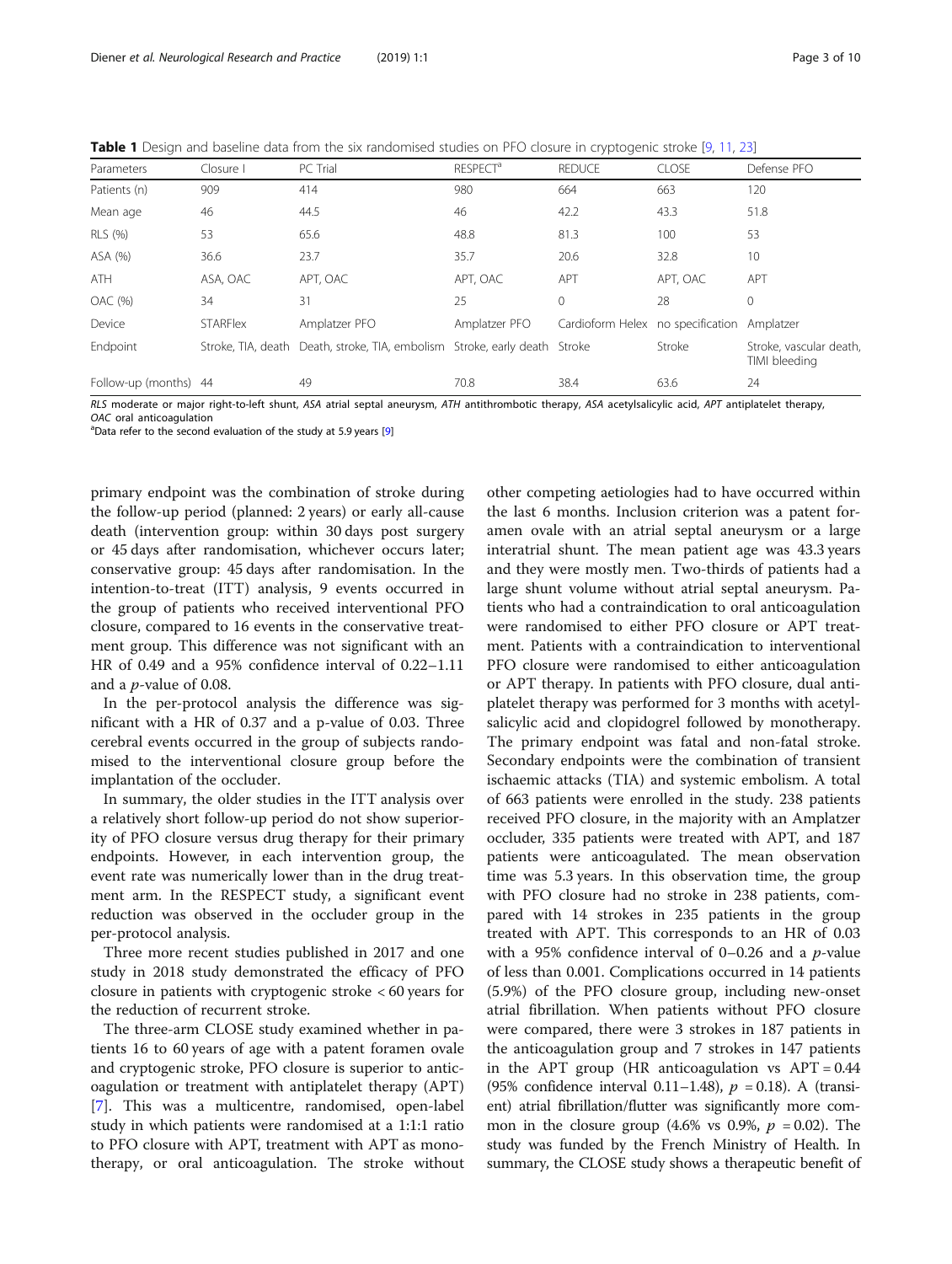PFO closure versus drug therapy alone in a patent foramen ovale with large shunt volume or atrial septal aneurysm in patients aged below 60 years with cryptogenic stroke, and no difference between anticoagulation and APT.

The REDUCE study compared the closure of a patent foramen ovale with subsequent APT, with therapy with APT alone in patients with patent foramen ovale and cryptogenic stroke [[8\]](#page-8-0). The PFO closure was performed with the Gore HELEX or Cardioform Septal occluder. This was a multinational study, in which patients aged 18 to 59 years with cryptogenic stroke, as well as an echocardiographic proven right-to-left shunt or an atrial septal aneurysm were enrolled. The mean patient age was 42.2 years. In approximately 20% of the patients the shunt volume was small; in 40%, it was moderately sized; and in 40% the shunt volume was large. 20% had an atrial septal aneurysm. Co-primary endpoints were 1) the absence of clinical evidence of recurrent ischaemia and 2) the incidence of new strokes (incidence of clinically apparent or silent cerebral ischaemia in cerebral imaging). Imaging was performed at enrolment and after 2 years by nuclear magnetic resonance imaging.

Six hundred sixty four patients were enrolled. During the median follow-up of 3.2 years, ischaemic stroke recurred in 6 of 441 (1.4%) patients in the PFO closure group and 12 of 223 (5.4%) patients in the APT group. This corresponds to an HR of 0.23 (95% confidence interval of 0.09–0.62) which was significant with a  $p$ -value of 0.002. In combination with cerebral imaging, 22 patients (5.7%) in the PFO closure group and 20 patients (11.3%) in the control group had a new cerebral ischaemia (defined as clinical stroke or silent lesion). This corresponds to a relative risk of 0.51 (95% confidence interval of 0.29–0.91) and a p-value of 0.04. However, clinically silent infarctions alone were not significantly different between the two treatment groups. Six (1.4%) patients experienced serious complications due to the occlusion system and 29 (3.6%) patients in the PFO closure group experienced at least transient atrial fibrillation.

The REDUCE study shows a significant benefit of PFO closure in patients aged below 60 years with cryptogenic stroke and large right-to-left shunt or atrial septal aneurysm. New silent infarctions occurred in the cerebral MRI imaging with similar frequency in both groups.

The long-term results of the RESPECT study (see above) were also published in 2017 [[9\]](#page-8-0). The multicentre randomised open-label study included patients aged 18 to 60 years with cryptogenic stroke and a patent foramen ovale. Patients received either PFO closure with the Amplatzer occluder, followed by acetylsalicylic acid plus clopidogrel for 1 month, and monotherapy with acetylsalicylic acid for 5 months. In the conservative treatment group, patients were treated with acetylsalicylic acid, clopidogrel, acetylsalicylic acid plus extended-release

dipyridamole or warfarin. The primary endpoint was a composite endpoint of new fatal or non-fatal ischaemic stroke or early death within 30 days following implantation of the closure system or 45 days after randomisation.

Nine hundred eighty patients with a mean age of 46 years were enrolled. The median observation time was 6 years. Ischaemic stroke recurred in 18 of 499 (3.6%) patients in the PFO closure group and 28 of 481 (5.8%) patients in the drug-treatment group. This corresponds to an HR of 0.55 (95% confidence interval of 0.31–0.999) which was significant with a  $p$ -value of 0.046. Ischaemic stroke of undetermined origin recurred in 10 patients in the PFO closure group and 23 patients in the drugtreatment group. This corresponds to an HR of 0.38 (95% confidence interval of 0.18–0.79) and a p-value of 0.007. Subgroup analyses showed that the treatment difference is independent of age and gender. Patients with a large shunt volume and atrial septal aneurysm had greater therapeutic efficacy of the PFO closure. This was also the case for patients treated with APT instead of anticoagulation.

Like the other more recent randomised studies, the long-term results of the RESPECT study show that the interventional closure of a patent foramen ovale is superior to antithrombotic therapy in patients with cryptogenic stroke aged below 60 years and a large right-to-left shunt or atrial septal aneurysm.

The Korean DEFENSE PFO study randomly assigned 60 patients with PFO and cryptogenic stroke each to a PFO closure or drug treatment [\[10\]](#page-9-0). Inclusion criteria were a PFO with atrial septal aneurysm or a PFO with a size > 2 mm. The primary endpoint was the composite of stroke, vascular death, and major bleeding according to TIMI criteria. The primary endpoint occurred in 6/60 patients during the 2-year observation period in the group of purely drug-treated patients. This corresponds to a 2-year event rate of 12.9%. The primary endpoint did not occur in the PFO closure group ( $p = 0.013$ ). Complications of the PFO closure included atrial fibrillation (2 x), pericardial effusion  $(1 x)$  and a pseudoaneurysm at the puncture site  $(1 x)$ .

#### Key question 1

Does an interventional closure with an occluder reduce the risk for a recurrent stroke, compared with antithrombotic drug therapy, in patients with cryptogenic stroke and patent foramen ovale (PFO) with or without atrial septal aneurysm?

If the results of the six randomised studies are combined (Table [2](#page-4-0)) a relative 75% reduction for the stroke endpoint in favour of PFO closure is found. However, this applies only to patients aged < 60 years and with a medium to large right-to-left shunt. Whether patients older than 60 years or with a smaller shunt benefit from an occluder implant has not yet been adequately studied.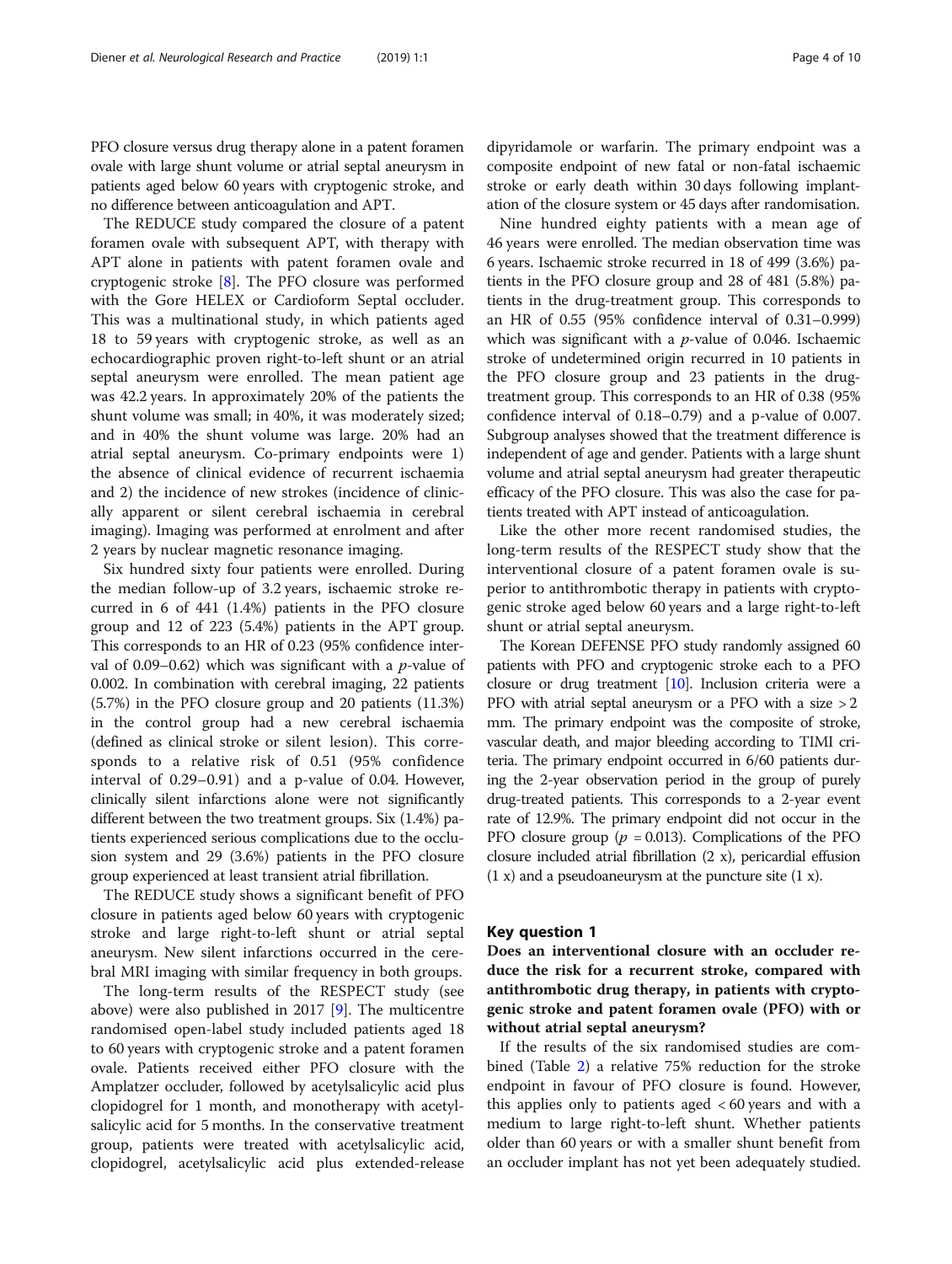<span id="page-4-0"></span>Table 2 Results from the six randomised studies on PFO closure in cryptogenic stroke (data from 10, 12, 21)

| Parameters |   | Closure I | PC Trial | <b>RESPECT</b> | <b>REDUCE</b>            | <b>CLOSE</b>             | Defense PFO |  |
|------------|---|-----------|----------|----------------|--------------------------|--------------------------|-------------|--|
| Stroke (%) | M | 3.1       | 2.4      | 5.8            | 5.4                      | 6.0                      | 10.5        |  |
| Stroke (%) |   | 2.9       | 0.5      | 3.6            | 1.4                      | 0.0                      | 0           |  |
| TIA(%)     | M | 4.1       | 3.3      | 4.8            | $\overline{\phantom{0}}$ | $\overline{\phantom{0}}$ | 2.0         |  |
| TIA (%)    |   | 3.1       | 2.5      | 3.4            | -                        | -                        | 0           |  |
| Death (%)  | M | $\Omega$  |          | 2.2            | $\Omega$                 | 0                        |             |  |
| Death (%)  |   | $\Omega$  | 1.0      | 1.4            | 0.5                      | 0                        | 0           |  |

M medical treatment; C PFO Closure

The "number needed to treat" (NNT) to prevent an event in 3.7 years is 47  $[11]$  $[11]$ .

Until the end of April 2018, the results of 6 meta-analyses were available on the closure of patent foramen ovale in patients with cryptogenic stroke [[11](#page-9-0)–[15\]](#page-9-0). Results are shown in Table 3.

However, it must be considered that one of the limitations is that the number of disabling strokes in the studies was very low or not published. Furthermore, patients who meet the criteria for cryptogenic stroke or ESUS frequently have additional vascular risk factors that may potentially contribute to stroke via different pathomechanisms than a PFO. The ROPE score  $[16]$  $[16]$  is a helpful tool to detect the likely role of PFO in patients with unexplained stroke aetiology and PFO. A high ROPE score (0–10 points) supports a causal significance of the PFO. The ROPE score  $(>\neq 7 \text{ vs } < \neq 7)$  was studied in the CLOSE study in a pre-specified subgroup analysis. Patients had a mean ROPE score of 7, indicating a good selection of patients. Results from subgroup analysis are not yet available.

Also, it is important to consider that the risks of the PFO closure may be higher under day-to-day conditions than under study conditions and that the long-term PFO closure risks are not known.

#### Recommendation 1

Interventional PFO closure should be performed in patients aged 16 to 60 years (after extensive neurological and cardiological diagnostic work-up) with a history of cryptogenic ischaemic stroke and patent foramen ovale, with moderate or extensive right-to-left shunt.

Recommendation level A, Evidence level I.

#### Key question 2

Does the administration of antiplatelet therapy reduce the risk of recurrent stroke in patients with cryptogenic stroke and PFO with or without atrial septal aneurysm when compared with oral anticoagulation?

In the CLOSURE-I study, 441 patients were treated with warfarin (INR 2.0–3.0) ( $n = 111$ ), acetylsalicylic acid 325 mg ( $n = 252$ ), or both ( $n = 40$ ) in the drug therapy group [\[4](#page-8-0)]. 38 patients did not receive antithrombotic therapy. No statistically significant differences between the four treatment groups (7.9, 6.7, 5.4, 5.9%) were observed for the primary endpoint (incidence of strokes or transient ischaemic attacks in the two-year follow-up period, all-cause mortality in the first 30 days, or death by neurological causes between day 31 and 2 years).

In the PC study, the antithrombotic therapy in the drug-treatment group was left to the decision of the attending physicians. Oral anticoagulation or APT therapy was recommended. After 6 months, 10.5% of patients were treated with oral anticoagulation, 58% with aspirin, 10.5% with clopidogrel, and 5% remained untreated. There was no difference in the rate of events under anticoagulation and APT (HR = 0.2; 95% confidence interval 0.03–1.61) [\[17](#page-9-0)].

In the RESPECT study, patients were able to receive treatment with aspirin, clopidogrel, warfarin, or aspirin plus extended release dipyridamole [[9\]](#page-8-0). The incidence of recurrent stroke in the 481 patients in the conservative treatment group was not different between the 360

**Table 3** Results of meta-analyses for PFO closure in cryptogenic stroke

| Author                | <b>Studies</b> | N    | Endpoint       |              | 95% CI           | D              |
|-----------------------|----------------|------|----------------|--------------|------------------|----------------|
| Abo Salem et al. [12] |                | 3627 | Stroke         | RR 0.48      | $0.3 - 0.7$      | 0.001          |
| De Rosa et al. [13]   | 4              | 3216 | Stroke and TIA | $RD - 0.029$ | $-0.050 - 0.007$ | 0.008          |
| Ntaios et al. [11]    |                | 3627 | Stroke         | OR 0.43      | $0.21 - 0.90$    | N <sub>1</sub> |
| Shah et al. [14]      | 4              | 2892 | Stroke         | $RD - 0.032$ | $-0.050 - 0.014$ | 0.011          |
| Saver et al. [24]     | 6              | 3560 | Stroke         | HR 0.30      | $0.13 - 0.68$    | 0.004          |
| Ahmad et al. [15]     |                | 3440 | Stroke         | HR 0.32      | $0.13 - 0.82$    | 0.018          |

RR relative risk; CI confidence interval, RD Risk Difference OR Odds Ratio, NI not indicated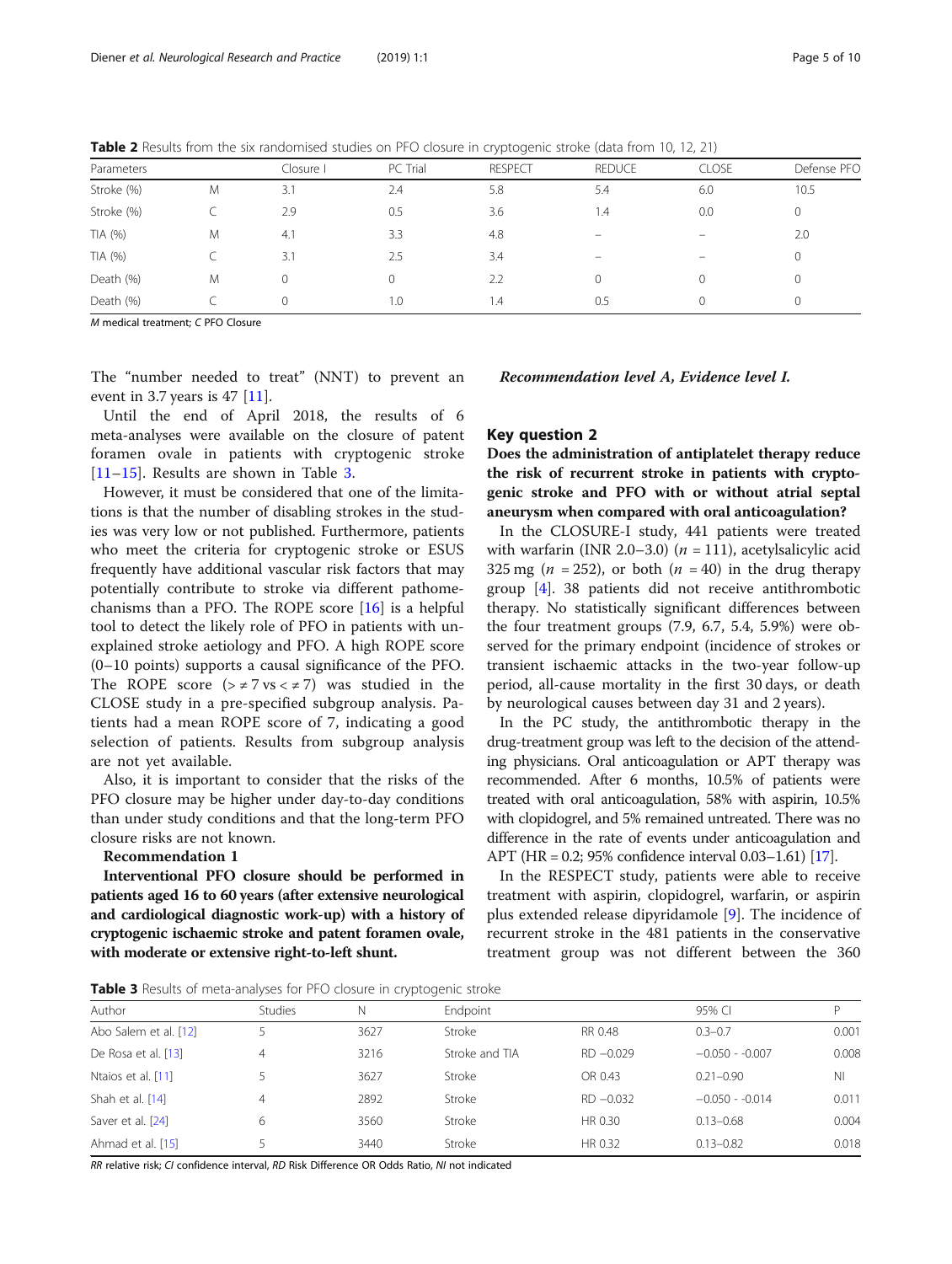patients who received APT (6.4%) and the 121 patients who received anti-coagulant (4.1%).

In the REDUCE study, aspirin (75 or 325 mg), aspirin plus dipyridamole, or clopidogrel (75 mg) could be used in the conservative therapy group [[8\]](#page-8-0). Since oral anticoagulation was not allowed, a comparison between anticoagulation and APT cannot be made.

In the CLOSE study, patients were randomised to a group with oral anticoagulation (vitamin K antagonist or NOAC) or APT (aspirin, aspirin plus dipyridamole, clopidogrel) [[7](#page-8-0)]. There was no difference between the anticoagulation group (3/187) and APT (7/174) for the "recurrent stroke" endpoint. The frequency of serious bleeding complications was not significantly higher with anticoagulation (10/187) than with APT (4/174).

In a propensity score matching analysis comparing secondary prevention with oral anticoagulation and APT, 2385 patients were evaluated from multiple observational studies and the CLOSURE, RESPECT and PC trial, 804 with anticoagulation, and 1581 with APT [\[17](#page-9-0)]. Both treatments were equally effective in this analysis.

The numerically slightly increased rate of bleeding with anticoagulation, the anticipated long duration of secondary prophylaxis, and an overall low probability of recurrent stroke support APT as the preferred treatment choice. No statement can be made for direct non-vitamin K antagonists (DOACs) because appropriate data are missing.

#### Recommendation 2

In patients with cryptogenic ischaemic stroke and patent foramen ovale, who reject a PFO closure, there is no evidence of superiority of oral anticoagulation over antiplatelet therapy. Therefore, secondary prevention should be performed with aspirin or clopidogrel.

Recommendation level B, Evidence level II.

#### Key question 3

## Which antithrombotic therapy should be used for the period after an interventional PFO closure?

In the CLOSURE-I study, patients received 75 mg clopidogrel for 6 months after the PFO closure and aspirin 81 or 325 mg for 2 years [\[4\]](#page-8-0). Serious bleeding was not significantly more common under this therapy (10/378 = 2.6%) than in the drug-only therapy group  $(4/374 = 1.1\%)$  ( $p = 0.11$ ). In the PC study, patients received 100 or 325 mg of aspirin for 5–6 months plus ticlopidine (250 or 500 mg) or clopidogrel (75 or 150 mg) for 1–6 months after PFO closure [[5\]](#page-8-0). Serious bleeding was not different between the PFO closure group  $(2/204 = 1.0\%)$  and the conservative therapy group  $(2/210 = 1.0\%)$ . In the RESPECT study, patients following PFO closure were treated with 75 mg clopidogrel for 1 month, and for 6 months with aspirin (81 or 325 mg) [[9\]](#page-8-0). The frequency of bleeding complications did not differ between the PFO closure group  $(3/499 = 0.6%)$  and the conservative therapy group  $(1/481 = 0.2\%)$  ( $p = 0.624$ ). In the REDUCE study, patients received aspirin (75 or 325 mg), aspirin plus dipyridamole, or clopidogrel  $(75 \text{ mg})$  [[8\]](#page-8-0).

Patients in the PFO closure group received an additional 300 mg of clopidogrel on the day of intervention and then 75 mg for 3 days. Serious bleeding occurred in 8/441 (1.8%) in the intervention group and 6/223 (2.7%) in the conservative treatment group ( $p = 0.57$ ). In the CLOSE study, after PFO closure, patients received a dual platelet therapy with 75 mg of clopidogrel and 75 mg of aspirin for 3 months followed by monotherapy for the remainder of the study. Serious or fatal bleeding occurred in 2/238 (0.8%) patients in the PFO closure group and 5/ 235 (2.1%) patients treated with APT ( $p = 0.28$ ) [\[7\]](#page-8-0).

In summary, most studies performed dual platelet inhibition over a period of 1–6 months after PFO closure, followed by monotherapy for 6 months up to 2 years. Statistical comparison of the different regimens is not possible. We recommend antiplatelet therapy of 12–24 months in patients in whom the PFO is the only potential source of embolism. In patients with cryptogenic stroke and PFO and other competing stroke mechanisms (e.g. atherosclerosis), we recommend long-term prophylaxis with platelet inhibitors.

Recommendation 3

After an interventional PFO closure, dual antiplatelet therpapy is recommended with 100 mg aspirin plus 75 mg clopidogrel for 1–3 months, followed by 12–24 months of monotherapy with 100 mg aspirin or 75 mg clopidogrel. In patients with additional manifestation of atherosclerosis, long-term therapy with antiplatelet therapy is recommended.

Recommendation level B, Evidence level IIb.

#### Key question 4

Is the interventional closure of a patent foramen ovale associated with side effects (other than bleeding complications) in patients with cryptogenic stroke compared to antithrombotic therapy bitte fett?

The overall rate of serious adverse events was not significantly increased in any of the randomised postinterventional PFO closure studies (Table [4\)](#page-6-0) [\[4](#page-8-0), [5,](#page-8-0) [7](#page-8-0)–[9](#page-8-0)].

Noteworthy side effects were new-onset atrial fibrillation, procedural bleeding events near the catheter insertion site in the groin, dislocation of the occluder, thrombus formation, cardiac perforation, and pericardial effusion/ tamponade, with no effect on all-cause mortality compared with the drug-treated group in any of the studies.

The risk of new-onset atrial fibrillation depends on the type of occluder; the relative risk is quantified at 1.33–7.67, with a follow-up of the studies between 2.1 and 5.9 years [[18](#page-9-0)]. Overall, the occurrence of this arrhythmia is low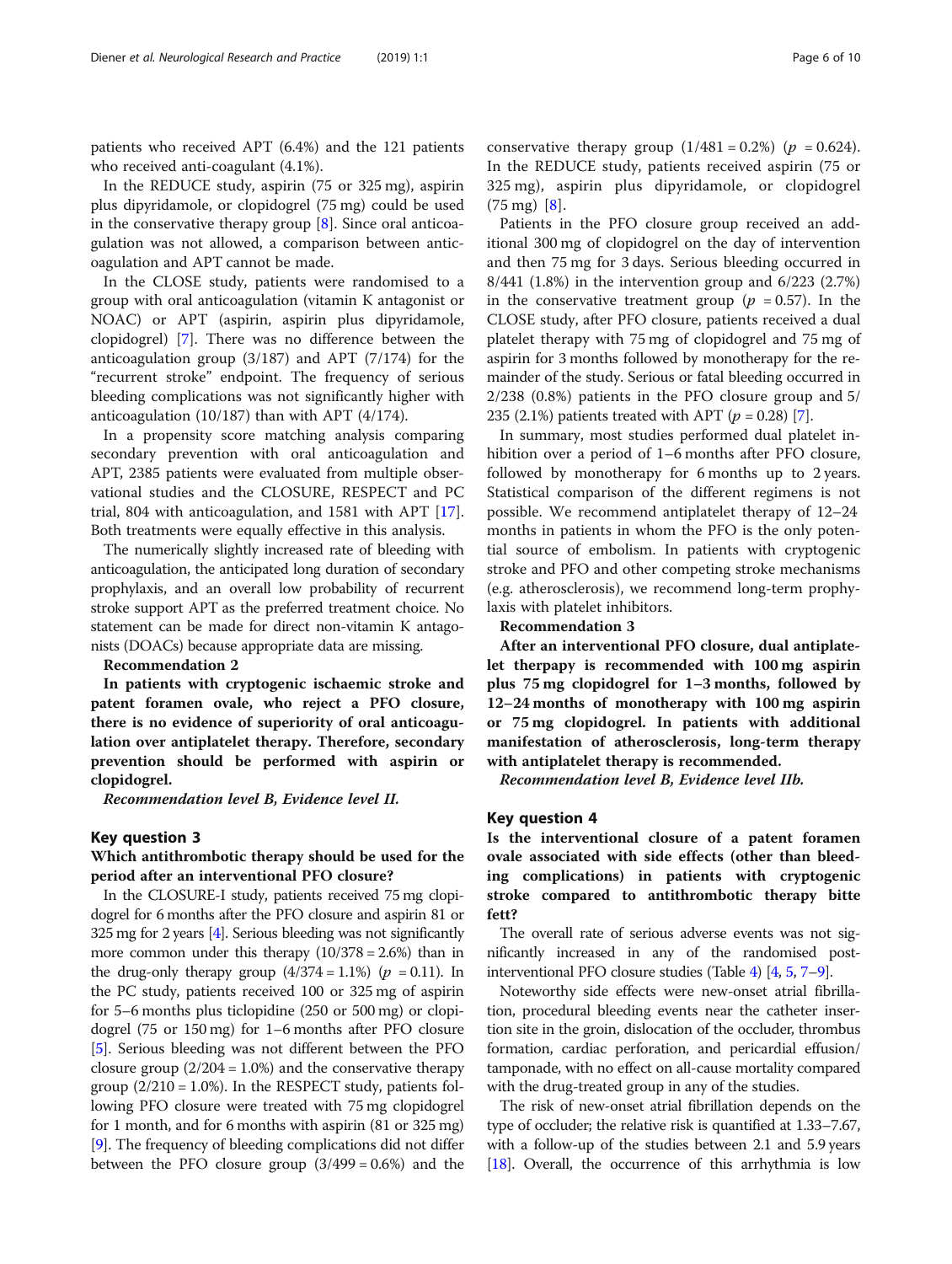<span id="page-6-0"></span>Table 4 Adverse events in the six randomised studies of PFO closure in cryptogenic stroke

| Parameters                                                                | Group     | Closure I        | PC Trial       | <b>RESPECT</b>   | <b>REDUCE</b>    | CLOSE               | Defense PFO              |
|---------------------------------------------------------------------------|-----------|------------------|----------------|------------------|------------------|---------------------|--------------------------|
| Device                                                                    |           | <b>STARFlex</b>  | Amplatzer PFO  | Amplatzer PFO    | HELEX/Cardioform | Different devices   | Amplatzer PFC            |
| 1. General Adverse Events                                                 |           |                  |                |                  |                  |                     |                          |
|                                                                           | M         | 16.9             | 17.6           | 40.3             | 27.8             | 33.2                |                          |
| Overall SAE (%)                                                           | C         | 16.6             | 21.1           | 36.0             | 23.1             | 35.7                |                          |
|                                                                           | P         | 0.90             | 0.37           | 0.17             | 0.22             | 0.56                |                          |
| Atrial fibrillation or flutter (%)                                        | M         | $0.7*$           | 1.0            | 1.5              | $0.4*$           | $0.9*$              | $\Omega$                 |
|                                                                           | C         | $5.7*$           | 2.9            | 3.0              | $6.6*$           | $4.6*$              | 3.3                      |
|                                                                           | P         | < 0.001          | 0.17           | 0.13             | < 0.0001         | 0.02                | $\overline{\phantom{0}}$ |
| Overall major bleeding (%)                                                | M         | 1.1              | 1.4            | 0.2              | 2.7              | 2.1                 | 4.9                      |
|                                                                           | C         | 2.6              | 0.5            | 0.6              | 1.8              | 0.8                 | $\mathbf{0}$             |
|                                                                           | P         | 0.11             | 0.62           | 0.6              | 0.57             | 0.28                | 0.15                     |
|                                                                           | M         | $\Omega$         | $\Omega$       | $0.6*$           | 0.4              | $\mathbf{0}$        | $\circ$                  |
| Pulmonary embolism (%)                                                    | C         | 0                | $\overline{0}$ | $2.4*$           | 0.5              | 0.4                 | $\circ$                  |
|                                                                           | P         |                  |                | 0.034            | 1.0              |                     |                          |
| 2. Procedural and occluder-associated complications                       |           |                  |                |                  |                  |                     |                          |
| Atrial fibrillation or flutter (%)                                        | C         | 3.5              | 0.5            | 1.4              | 5.4              | 4.2                 | 3.0                      |
| Bleeding (%)                                                              | $\subset$ | 2.5              | 1              | 0.6              | 0.9              | $\mathbf 0$         | $\circ$                  |
| Pericardial tamponade (%)                                                 | C         | 0                | $\mathbf{0}$   | 0.4              | 0.2              | $\mathbf{0}$        | $\circ$                  |
| Cardiac thrombus (%)                                                      | C         | 1.1              | $\mathbf{0}$   | 0.2              | 0.5              | 0.4                 | $\circ$                  |
| Cardiac perforation (%)                                                   | C         | 0.25             | $\mathbf{0}$   | 0.2              | $\circ$          | $\mathbf{0}$        | $\circ$                  |
| Occluder embolisation (%)                                                 | C         | 0                | $\circ$        | 0                | 0.7              | $\mathsf{O}\xspace$ | $\circ$                  |
| Rare complications classified as<br>procedural or occluder-associated (%) | C         | 0.5 <sup>a</sup> | $\mathbf{0}$   | 2.8 <sup>b</sup> | 2.3 <sup>c</sup> | 1.7 <sup>d</sup>    | 3.3 <sup>e</sup>         |

SAE = serious adverse events; M = medical treatment; C = PFO Closure

\*significant difference for  $p < 0.05$ 

 $1 \times 1$  x peripheral nerve lesion and 1 x vessel injury requiring surgical intervention

 $b<sup>b</sup>$ 1 x pericardial effusion without tamponade, 1 x allergic drug reaction, 1 x vasovagal reaction, 2 x ischaemic stroke, 1 x chest tightness, 1 x infectious

endocarditis, 2 x pulmonary embolism, 1 x deep vein thrombosis, 2 x residual shunt requiring re-closure, 1 x sepsis, 1 x transient ventricular tachycardia

<sup>c</sup>1 x aortic dissection, 1 x AV fistula, 2 x hypotension, 1 x anxiety, 1 x chest tightness, 1 x non-cardiac chest pain, 1 x fatigue, 1 x hemiparesis, 1 x respiratory arrest <sup>d</sup>2 x supraventricular tachycardia, 1 x air embolism, 1 x hyperthermia

<sup>e</sup>1 x pericardial effusion without tamponade, 1 x ischaemic stroke

though. The overall incidence following PFO closure was 4.2% in the five large randomised trials [\[12\]](#page-9-0). If only disc occluder systems are considered, the risk is not statistically significantly increased compared to drug therapy [[17](#page-9-0)]. Atrial fibrillation was mainly periprocedural in 61% [\[4](#page-8-0)] and 91% [[7\]](#page-8-0) within 30 days of intervention. The duration of the episodes is relatively short; in 72% of cases, the atrial fibrillation ended spontaneously within 45 days [[11](#page-9-0)]. Patients with pre-procedural evidence of atrial fibrillation were allowed to be enrolled in the studies, but the stringency of the evaluation in this respect was not defined in any study. In addition, it should be noted that no pre- and post-procedural systematic monitoring of the heart rhythm has not been performed in any of the studies (e.g. by regular long-term ECG tests).

The long-term follow-up of the RESPECT study found a significantly higher rate of pulmonary embolism after PFO closure ((12/499 (2.4%) vs  $3/481$  (0.6%),  $p = 0.034$ )). This might be due to the fact that the antithrombotic therapy in the intervention group was less intense (oral anticoagulation in 2% after intervention vs 19% in the control group) [[9\]](#page-8-0). In the REDUCE study, pulmonary embolism occurred equally frequently in both groups  $(0.5\% \text{ vs } 0.4\%, p = 1.0)$  and no significant difference in incidence of pulmonary embolism was reported in any of the other major studies [\[4](#page-8-0), [5](#page-8-0), [7](#page-8-0), [8](#page-8-0)].

No significant difference was observed between the two groups in the overall rate of major bleeding in either of the studies [[4,](#page-8-0) [5,](#page-8-0) [7](#page-8-0)–[9\]](#page-8-0).

In the RESPECT study, the incidence of non-procedural bleeding events was not different in the maintenance period (median interval 5.9 years) between patients in the PFO arm and with medication alone ( $p = 0.168$ ). In the REDUCE study, the risk of major bleeding was numerically higher at 2.7% in the APT arm than in the group of patients treated with closure (0.9%,  $p = 0.09$ ) [[8\]](#page-8-0). In the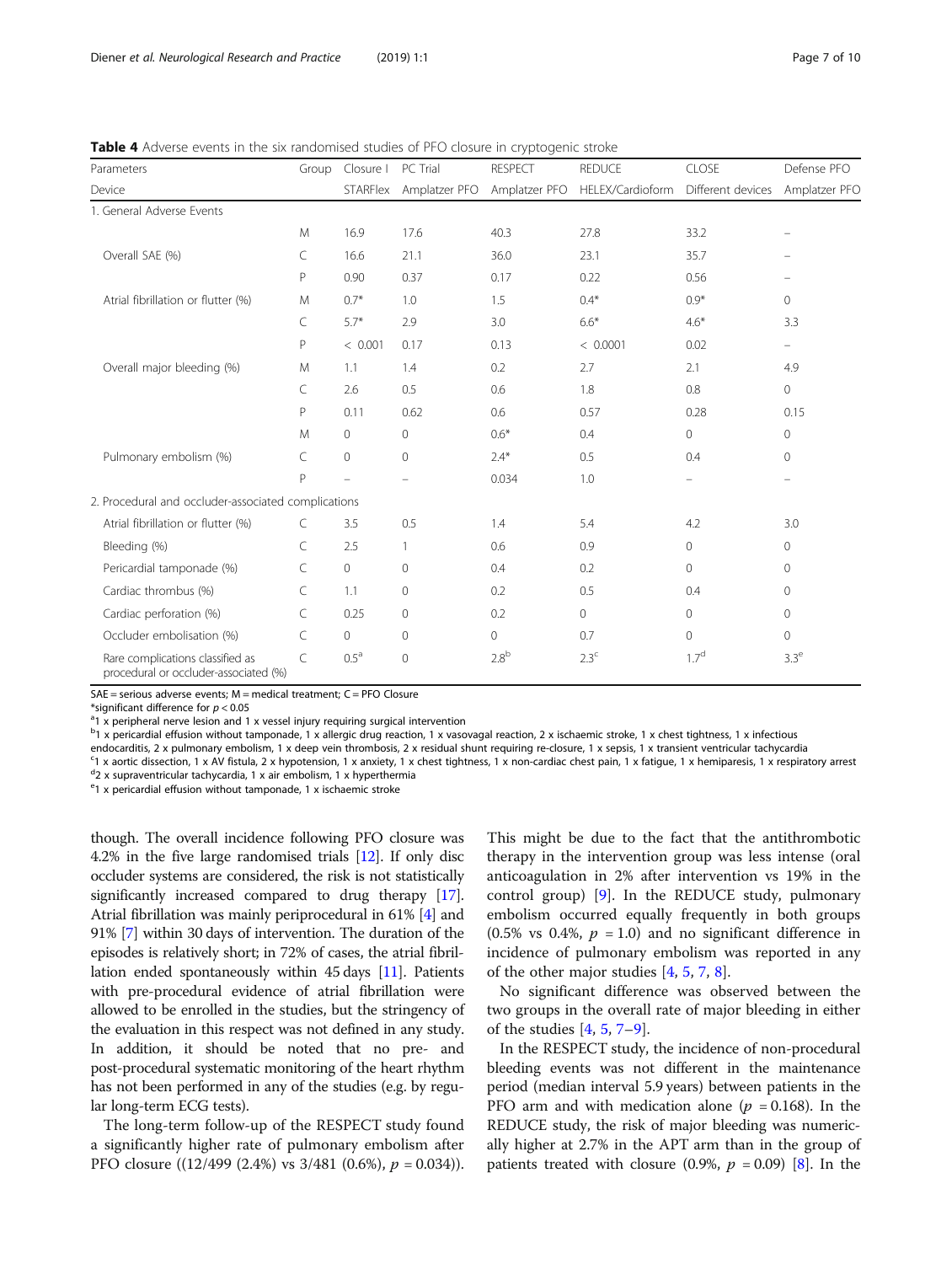<span id="page-7-0"></span>CLOSE study, bleeding rates in patients with OAC and APT were not statistically significantly higher at 2.1 and 5.3%, respectively, compared with the PFO arm (0.8%) [[7](#page-8-0)].

The rate of periprocedural bleeding complications ranged from 0.6 to 2.5% (with minor bleeding, including haematoma at the puncture site) [[4](#page-8-0), [5](#page-8-0), [7](#page-8-0)–[9](#page-8-0)].

In the randomised studies, cardiac thrombi were observed in 0–1.1% of subjects following PFO closure [[4,](#page-8-0) [5](#page-8-0), [7](#page-8-0)–[9](#page-8-0)]. In the CLOSURE and RESPECT study, cardiac perforation (0.25 and 0.2%) occurred  $[4, 9]$  $[4, 9]$  $[4, 9]$ , whilst a total of four cases of pericardial tamponades were reported (two in the RESPECT study and one each in the REDUCE study and the DEFENSE PFO study) [\[8](#page-8-0)–[10](#page-9-0)]. Three occluder dislocations (0.7%) occurred in the RE-DUCE study [\[8\]](#page-8-0). In the RESPECT study, periprocedural aortic dissection and occluder-associated endocarditis occurred (0.2% each) [[9](#page-8-0)].

### Recommendation 4

Atrial fibrillation, pericardial tamponade, and pulmonary embolism are reported complications during and after implantation of an occluder. However, these events are so rare that they should not influence the recommendation for implantation.

Recommendation level A, Evidence level Ia.

### Key question 5

# Are there differences in the rate of closure and complication rates between the used closure systems?

The six large randomised trials compared mainly the STARFlex occluder, the Amplatzer PFO occluder, and the HELEX occluder with drug-only treatment (some other occluders were used only in the CLOSE study)  $[4, 5, 7-9]$  $[4, 5, 7-9]$  $[4, 5, 7-9]$  $[4, 5, 7-9]$  $[4, 5, 7-9]$  $[4, 5, 7-9]$  $[4, 5, 7-9]$  $[4, 5, 7-9]$  $[4, 5, 7-9]$ . These three closure systems are the only ones compared directly against each other in a randomised study [\[19\]](#page-9-0). Hornung and colleagues randomly assigned 660 patients to the three listed closure systems and compared them for efficacy and safety. In all cases, the implantation was successfully completed. Five years after implantation, the rate of closure ranged from 96.8 to 100%. It was lower in the HELEX occluder  $(p = 0.004)$ than the other two systems, where the implantation of a second occluder for the closure of a relevant residual shunt was required more frequently (6.8% vs 3.2% with the STARFlex and 0.9% with the Amplatzer occluder,  $p = 0.0038$ ). Furthermore, more embolisms of the system were observed with the HELEX occluder (1.4% vs 0% with the other systems,  $p = 0.049$ ). Atrial fibrillation was significantly more common in the STARFlex occluder compared with the other closure systems (12.3% vs 3.6% for Amplatzer and 2.3% for HELEX occluder,  $p$  < 0.001). Additionally, more occlusion-associated thrombi (5% vs 0% with Amplatzer and 0.5% with the HELEX system,  $p < 0.001$ ) occurred with the STARFlex occluder. The Amplatzer occluder was superior to the

other two devices regarding prevention of the composite primary endpoint (recurrent cerebral ischaemia, death from neurological cause or other paradoxical embolism) (1.4% vs. 5.9% for the STARFLEX device, and 4.1% for the HELEX device,  $p = 0.042$ ).

Stortecky and colleagues compared the three listed occluders in a network meta-analysis, based on the results of the three older randomised trials (CLOSURE, PC trial and RESPECT), and the work of Hornung et al. [[18\]](#page-9-0). Successful implantation was achieved in 89.4 to 100% of the procedures (Amplatzer 95.9–100%, STAR-FLEX: 89.4–100%, HELEX, 100%). After 6 months, the rate of closure was between 85.9 and 95.9% (Amplatzer: 93.5–95.9%, STARFLEX: 86.1–94.5%, HELEX, 85.9%). The atrial fibrillation risk was significantly higher for the STARFlex system than for the other two devices. Compared with drug therapy, the rate of ischaemic strokes after PFO closure was significantly lower only when using the Amplatzer occluder. The Amplatzer system was most effective in preventing ischaemic strokes compared with the two other closure systems and also compared to the drug therapy alone. Longer follow-up also leads to an increase in recorded closure rates.

In summary, these data suggest that the Amplatzer occluder is superior to the STARFlex and HELEX device both in terms of effectiveness and safety. Ultimately, it must be stated that the data on the comparison of the different occluders is very limited overall, and so far, no randomised data exist for other closure systems available on the market [[19\]](#page-9-0).

#### Recommendation 5

Disc occluders were found to be superior to non-circular disc occluders in terms of safety and effectiveness.

Recommendation level A, Evidence level Ia.

### Additional file

[Additional file 1:](https://doi.org/10.1186/s42466-019-0008-2) Statement of competing interests: tabular summary. (DOCX 22 kb)

#### Abbreviations

ASA: Acetylsalicylic acid; ASA: Atrial septal aneurysm; APT: antiplatelet therapy; ATH: Antithrombotic therapy; CI: Confidence interval; CT: Computertomography; DGK: German Society of Cardiology; DGN: German Neurological Society; DSG: German Stroke Society; ESUS: Embolic stroke of undetermined source; HR: Hazard ratio; ITT: Intention to treat; M: Medical treatment; MRI: Magnetic resonance imaging; NI: Not indicated; OAC: Oral anticoagulation; PFO: Patent foramen ovale; RD: Risk difference; RLS: Right left shunt; ROPE: Risk of paradoxical embolism; RR: Relaive risk; SAE: Serious adverse event; TIA: Transient ischemic attack

#### Declaration section

We note that these guidelines have not been peer reviewed by the journal as a regular research article. These recommendations have been approved by the Guideline Committee of the German Society of Neurology (DGN), the Board of the DGN, the Board of the German Stroke Society (DSG), and the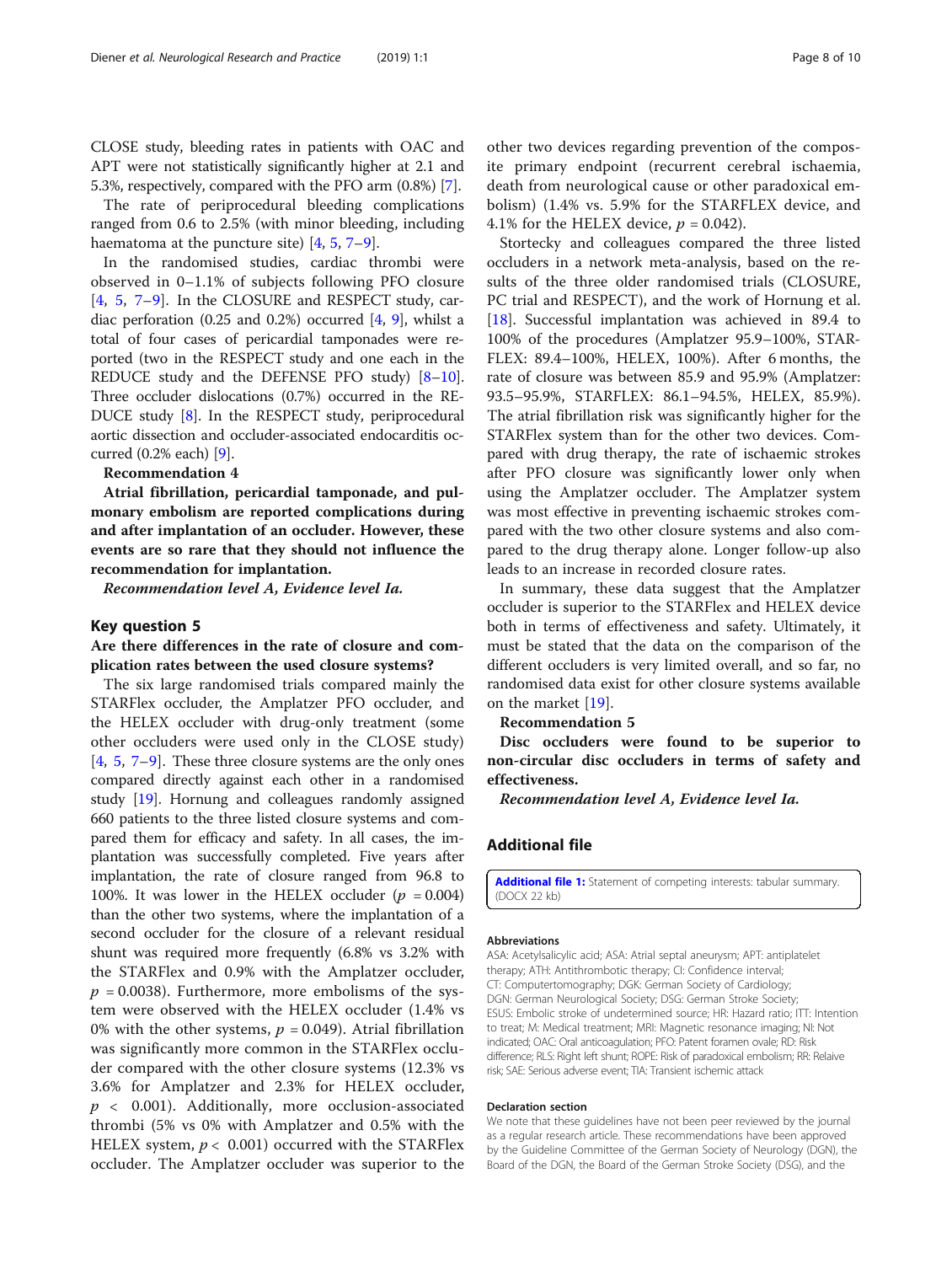<span id="page-8-0"></span>Clinical Committee and the Board of Directors of the German Society of Cardiology (DGK).

Its German extended version is published on the websites of the societies involved and on the website of the AWMF (Arbeitsgemeinschaft der Wissenschaftlichen Medizinischen Fachgesellschaften; Collaboration of medical societies). Its importance in the field and its suitability for publication in Neurological Research and Practice has been evaluated and confirmed by an independent Neurological Research and Practice Editorial Board Member. No additional reviews have been solicited.

#### Acknowledgements

Not applicable.

#### Funding

No financial support was made. All members of the author group were volunteers.

#### Availability of data and materials

Not applicable.

#### Authors' contributions

All authors read and approved the final manuscript.

Ethics approval and consent to participate

Not applicable

#### Consent for publication

Not applicable

#### Competing interests

Please refer to Additional file [1](#page-7-0) for the full competing interest statement.

#### Editorial guideline committee (alphabetically)

Stephan Baldus, Director, Department of Cardiology, Angiology, Pneumology and Internal Intensive Medicine, Cardiac Centre at University Hospital Cologne, Kerpener Straße 62, 50937 Cologne, Representative of the DGK. Hans-Christoph Diener, Senior Professor for Clinical Neuroscience, Department of Neurology and Stroke Centre, University Hospital Essen, Hufelandstraße 55, 45147 Essen, [h.diener@uk-essen.de](mailto:h.diener@uk-essen.de), Representative of the **DGN.** 

Alexander Ghanem, Head of Department, Department of Cardiology, Asklepios Hospital St Georg, Lohmuhlenstrasse 5, 20099 Hamburg, Representative of the DGK.

Armin J. Grau, Director of the Neurology Department, Hospital of the City of Ludwigshafen a. Rh., Bremserstrasse 79, 67063 Ludwigshafen a. Rh., [gray@klilu.de,](mailto:gray@klilu.de) Representative of the DSG.

Klaus Gröschel, Department and Outpatient Department of Neurology, University Hospital Mainz, Langenbeckstrasse 1, 55131 Mainz,

[Klaus.Grosterel@unimedicine-mainz.de,](mailto:Klaus.Grosterel@unimedicine-mainz.de) Representative of the DSG. Christoph Liebetrau, Executive Director of Cardiology, Head of Unit, Cardiac Catheter Laboratory Kerckhoff-Klinik Gmbh Cardiology Department,

Benekestraße 2–8, 61231 Bad Nauheim, Representative of DGK. Steffen Massberg, Medical Department and Outpatient Department I, University Hospital Munich, Ludwig Maximilian University of Munich,

Marchioninistrasse 15, 81377 Munich, [steffen.massberg@med.uni-muenchen.de](mailto:steffen.massberg@med.uni-muenchen.de), Representative of the DGK.

Helge Möllmann, Senior Consultant of the Department of Internal Medicine, St Johannes Hospital, Johannesstraße 9–13, 44137 Dortmund, Representative of the DGK.

Holger Nef, Medical Department I, Internal Medicine/Cardiology, Klinikstraße 33, 35392 Gießen, Representative of the DGK.

Dirk Sander, Senior Consultant of the Neurology Department, Benedictus Krankenhaus Tutzing Gmbh & Co. KG, Academic Teaching Hospital of the TU Munich, Bahnhofstraße 5, 82327 Tutzing, [Dirk.Sander@artemed.de](mailto:Dirk.Sander@artemed.de), Representative of the DSG.

Christian Weimar, Department of Neurology, University Hospital Essen, Hufelandstraße 55, 45147 Essen, [Christian.weimar@uk-essen.de](mailto:Christian.weimar@uk-essen.de), Representative of the DGN.

Jochen Wöhrle, Department of Internal Medicine II, University Hospital Ulm, Albert-Einstein-Allee 23, 89073 Ulm, [jochen.woehrle@uniklinik-ulm.de](mailto:jochen.woehrle@uniklinik-ulm.de), Representative of the DGK.

#### For the Swiss expert association:

Heinrich Mattle, Senior Consultant, Univ. Dept. of Neurology, Inselspital, CH-3010 Bern, Meisenweg 18, CH-3014 Bern, [heinrich.mattle@bluewin.ch](mailto:heinrich.mattle@bluewin.ch), Representative of the Swiss Neurological Society.

#### Guideline creation methodology

The boards of the three participating scientific societies nominated authors to prepare the recommendations. Each of the five key questions was assigned to a team of authors comprising neurologists and cardiologists to create the text. The authors initially conducted a systematic literature search in Medline with the terms "stroke", "cryptogenic stroke", "patent foramen ovale", "closure" and "randomised trial". The search identified 32 hits in which 7 randomised studies were identified (Tables [1](#page-2-0) and [2](#page-4-0)). This search was aligned with the published meta-analyses and guidelines (Table [3](#page-4-0)). The risk of bias was investigated in 3 meta-analyses [1, 2, [20\]](#page-9-0) and due to the fact that the studies were not blinded (which was technically not possible) this was classified as minimal or not present. Endpoint adjudication was blinded in all studies. The meta-analysis of Mir et al. included the evaluation of studies according to GRADE criteria [[21\]](#page-9-0). The referenced meta-analyses were published with one exception in peer-reviewed journals, which included methodologists competent in the review process. This was not the case in the metaanalysis of Wang et al. [[22](#page-9-0)]. Therefore, this meta-analysis was not taken into account. The authors followed this assessment. The author groups then created the text sections and wrote the recommendations. The draft text was then proofread and corrected by three lead authors. Thereafter, the recommendations were read and corrected in three iterations from all members of the author group. Finally, the total text was signed off by a written Delphi procedure.

#### Validity and update procedures

Date of last content revision and status: 13 June 2018. Valid until: 12 June 2021.

### Publisher's Note

Springer Nature remains neutral with regard to jurisdictional claims in published maps and institutional affiliations.

#### Received: 9 November 2018 Accepted: 20 January 2019 Published online: 28 February 2019

#### References

- 1. Hart, R. G., Diener, H. C., Coutts, S. B., Easton, J. D., Granger, C. B., O'Donnell, M. J., et al. (2014). Embolic strokes of undetermined source: The case for a new clinical construct. Lancet Neurology, 13(4), 429–438.
- 2. Lechat, P., Mas, J. L., Lascault, G., Loron, P., Theard, M., Klimczac, M., et al. (1988). Prevalence of patent foramen ovale in patients with stroke. The New England Journal of Medicine, 318(18), 1148–1152.
- 3. Katsanos, A. H., Spence, J. D., Bogiatzi, C., Parissis, J., Giannopoulos, S., Frogoudaki, A., et al. (2014). Recurrent stroke and patent foramen ovale: A systematic review and metaanalysis. Stroke, 45(11), 3352–3359.
- 4. Furlan, A. J., Reisman, M., Massaro, J., Mauri, L., Adams, H., Albers, G. W., et al. (2012). Closure o medical therapy for cryptogenic stroke with patent foramen ovale. The New England Journal of Medicine, 366(11), 991–999.
- 5. Meier, B., Kalesan, B., Mattle, H. P., Khattab, A. A., Hildick-Smith, D., Dudek, D., et al. (2013). Percutaneous closure of patent foramen ovale in cryptogenic embolism. The New England Journal of Medicine, 368(12), 1083–1091.
- 6. Carroll, J. D., Saver, J. L., Thaler, D. E., Smalling, R. W., Berry, S., MacDonald, L. A., et al. (2013). Closure of patent foramen ovale versus medical therapy after cryptogenic stroke. The New England Journal of Medicine, 368(12), 1092–1100.
- 7. Mas, J. L., Derumeaux, G., Guillon, B., Massardier, E., Hosseini, H., Mechtouff, L., et al. (2017). Patent foramen Ovale closure or anticoagulation vs. Antiplatelets after stroke. The New England Journal of Medicine, 377(11), 1011–1021.
- 8. Sondergaard, L., Kasner, S. E., Rhodes, J. F., Andersen, G., Iversen, H. K., Nielsen-Kudsk, J. E., et al. (2017). Patent foramen Ovale closure or antiplatelet therapy for cryptogenic stroke. The New England Journal of Medicine, 377(11), 1033–1042.
- 9. Saver, J. L., Carroll, J. D., Thaler, D. E., Smalling, R. W., MacDonald, L. A., Marks, D. S., et al. (2017). Long-term outcomes of patent foramen Ovale closure or medical therapy after stroke. The New England Journal of Medicine, 377(11), 1022–1032.